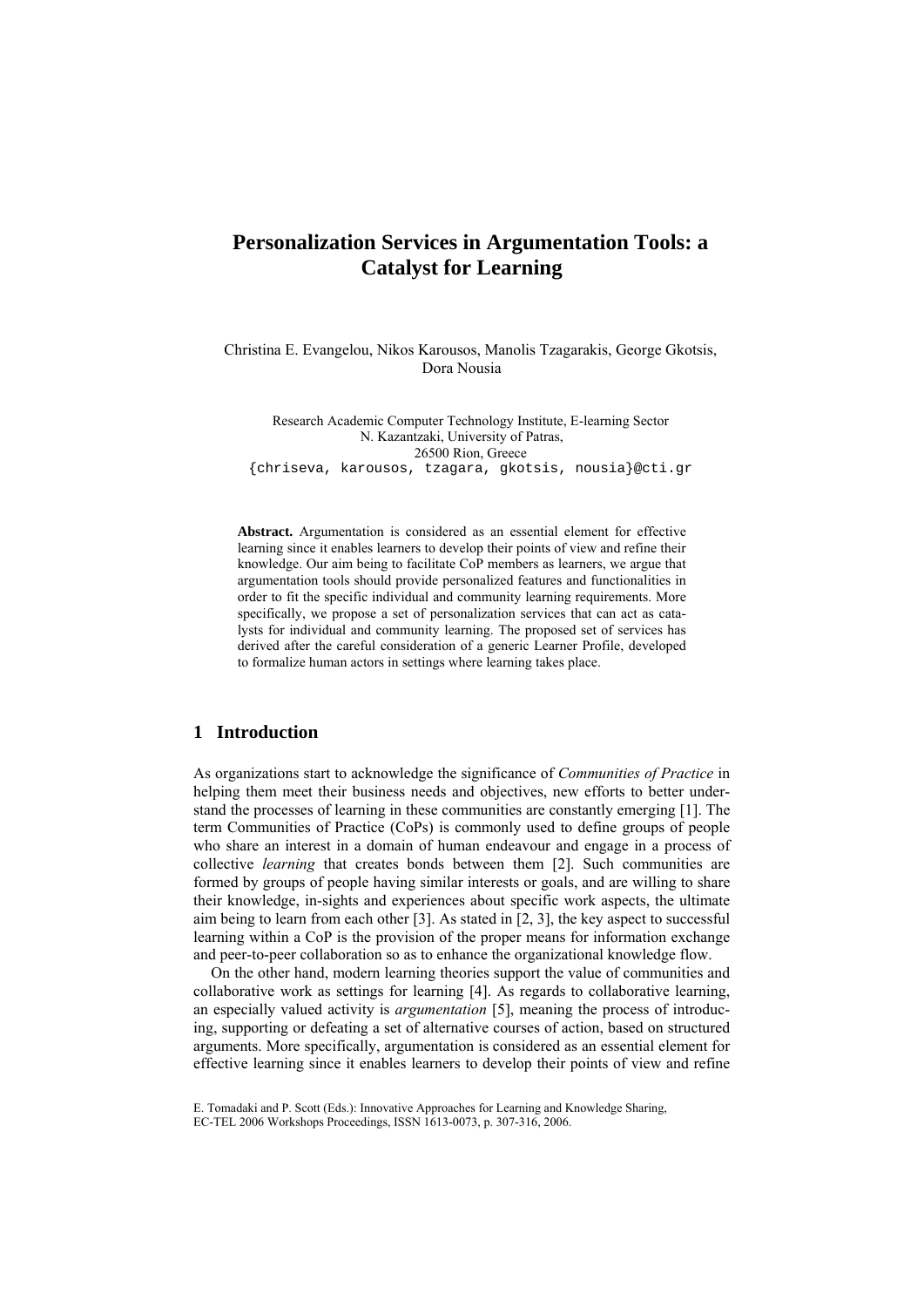their knowledge. This is because, during collaborative argumentation processes, participants focus on the same issues, share their knowledge and learn to negotiate conflicting opinions in order to reach a commonly accepted solution [6, 7]. As stated in [8], on-line collaborative argumentation can serve as a tool for informal learning situated in the context of CoP members everyday work experience. Still, it is generally acknowledged that traditional software approaches supporting argumentation are no longer sufficient to support contemporary communication and collaboration needs [9]. This is because they are focused in the logical structure of the argumentation, and they do not provide the means to support learning.

In our approach, argumentation tools are knowledge sharing environments where learning is taking place in the exchange of problem interpretations, interests, objectives, priorities and constraints, which may express alternative, fuzzily defined, or even conflicting views. In this vein, argumentation tools should satisfy the community members' needs to construct and refine their ideas, opinions and thoughts in meaningful ways, in order to successfully assist individual and community learning. At the same time, individual standpoints should be articulated in such a way that can be proven useful for the rest of the community's members. In addition to that, support should be offered for the development of learning skills, such as the interaction with other actors, as well as growth of the learners' autonomy and self-direction. Moreover, identification of CoP members' individual characteristics, as well as the culture, norms and incentive schemes of the community should be appropriately handled. For this, personalization services should be provided, so as to promote learning and to encourage creative, parallel and lateral thinking during argumentation.

In the following we present a set of proposed personalization services that has been developed to address the abovementioned requirements for the efficient and effective learning between CoP members during argumentative discourses. Towards this aim, we first performed a comprehensive literature and practice survey of related issues regarding Communities of Practice, Argumentation and Learning. Based on the findings of this research, we concluded that personalization services could enhance learning in both existing and to be developed argumentation tools. In order to propose a set of personalization services suitable for CoP members, we developed a generic Learner Profile model to formalize CoP members as human actors in settings where learning takes place. Our aim being to facilitate CoP members as learners, we present in this paper a set of personalization services for tools facilitating argumentation that can act as catalysts for individual and community learning. More specifically, we propose the development of a virtual environment for collaborative argumentation providing personalization services in accordance with the proposed Learner Profile. We envisage this as an environment where learners are able to express personal ideas and opinions, being provided with the proper means for the articulation and sharing of the learners' knowledge.

The remainder of this paper is structured as follows. Section 2 presents the proposed Learner Profile model. Section 3 presents the proposed set of personalized services towards learning and their relation to the proposed Learner Profile. Furthermore, it discusses implementation issues regarding the embedment of the proposed set of services to existing or under development argumentation tools. Section 4 pre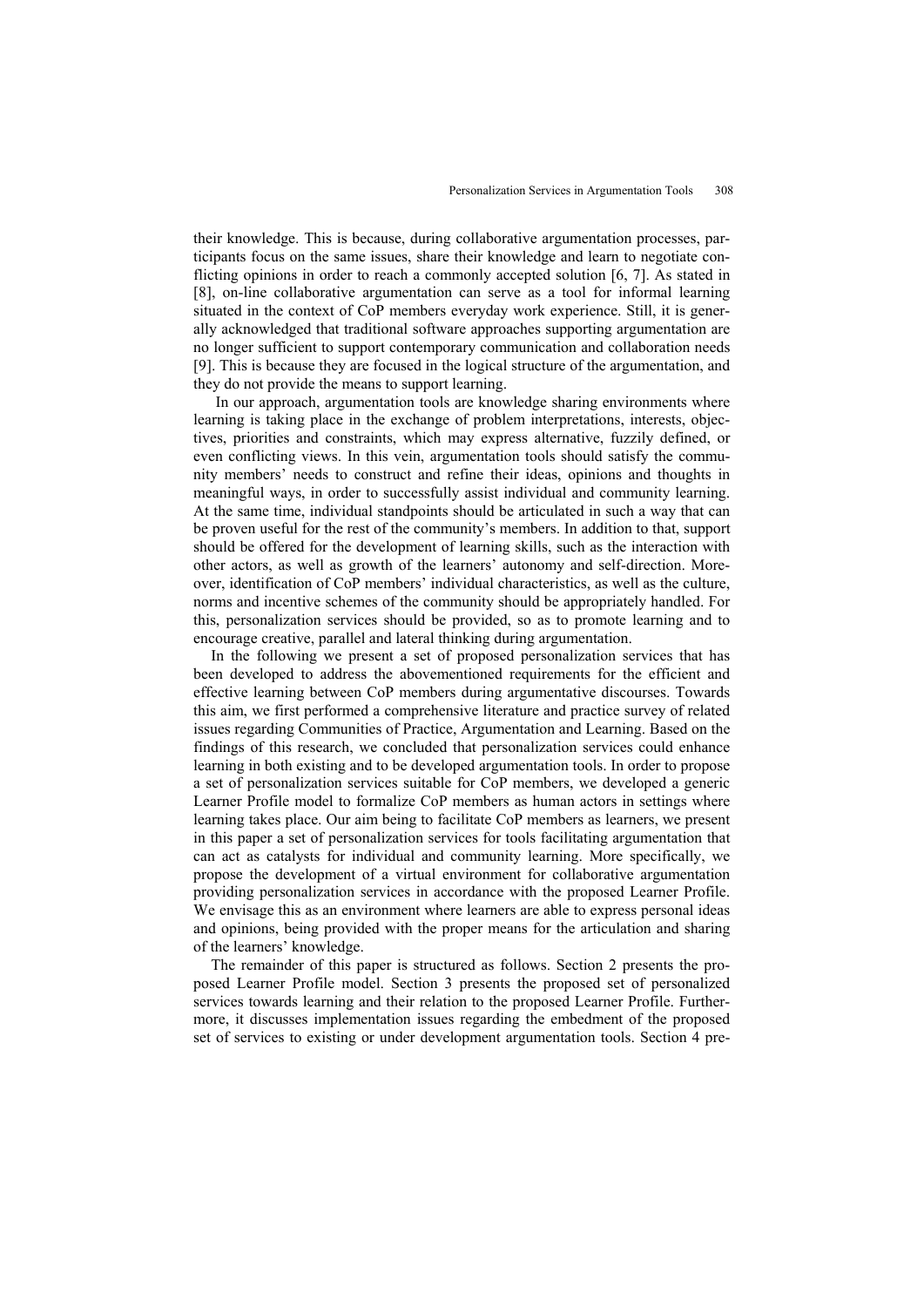sents a discussion about existing argumentation tools. Section 5 concludes this paper with some final remarks and our future work directions.

# **2 The proposed Learner Profile**

Taking the above issues into account, we acknowledge learning as a major part of CoPs activities, and we argue that one of the most significant roles undertaken by almost all CoPs' members is the role of a learner. Related research findings about learners' modelling prove that due to the complexity of human actors and the diversity regarding the learning context, the development of a commonly accepted learner profile is a highly complex task [10]. For instance, the Learner model in [11] depicts a learner as a concept hierarchy but it does not refer to issues such as the learning object, or the learners' interactions with their environment and other people. However, it provides interesting information about a learner's cognitive characteristics and it provides a representation of knowledge assessment issues. Another related approach, the "PAPI Learner" conceptual model comprises preference, performance, portfolio, and other types of information [12]. Yet, this model includes only the minimum information necessary to satisfy the functional requirements and be maximally portable, and it does not provide any information about a learner's profile dynamic aspects. The IMS Learner Information Package specification [13] is a useful collection of information that addresses the interoperability of internet-based Learner Information systems with other systems that support the Internet learning environment. But, the aforementioned approaches cannot be employed for the representation of a community as a learning entity.

After the careful consideration of the above approaches, we developed a generic Learner Profile that can be employed for the representation of both individuals and communities as learners (see Fig. 1). Thus, the proposed model can be employed for developing customized services for both individual and group learners. More specifically, the proposed Learner Profile consists of two types of information, namely *static information* and *dynamic information*. Static information comprises information about the name, contact details, education, training, working experience etc. of the  $CoP$  members, as well as information about the  $CoP(s)$  they belong to. Such information is considered as domain independent in our approach. The Learner Profile dynamic information elements were chosen to reflect one's individual behaviour during his participation in a specific CoP's argumentation activities. Thus, all four dynamic elements, i.e. *preferences*, *relations*, *competences* and *experience* are to be implicitly or explicitly defined through the learner's interaction with a tool supporting collaborative argumentation. *Preferences* regarding the use of resources and services provided by the tool, as well as *relations* among individuals, CoPs and learning items (e.g. argument, URL, or document) can reveal the learners' different personality types and learning styles. *Competences* refer to cognitive characteristics such as the creativity, reciprocity and social skills. *Experience* reflects learners' familiarity and knowhow regarding a specific domain. It should be noted that all dynamic elements of the proposed Learner Profile can be of assistance towards learning. Nevertheless, the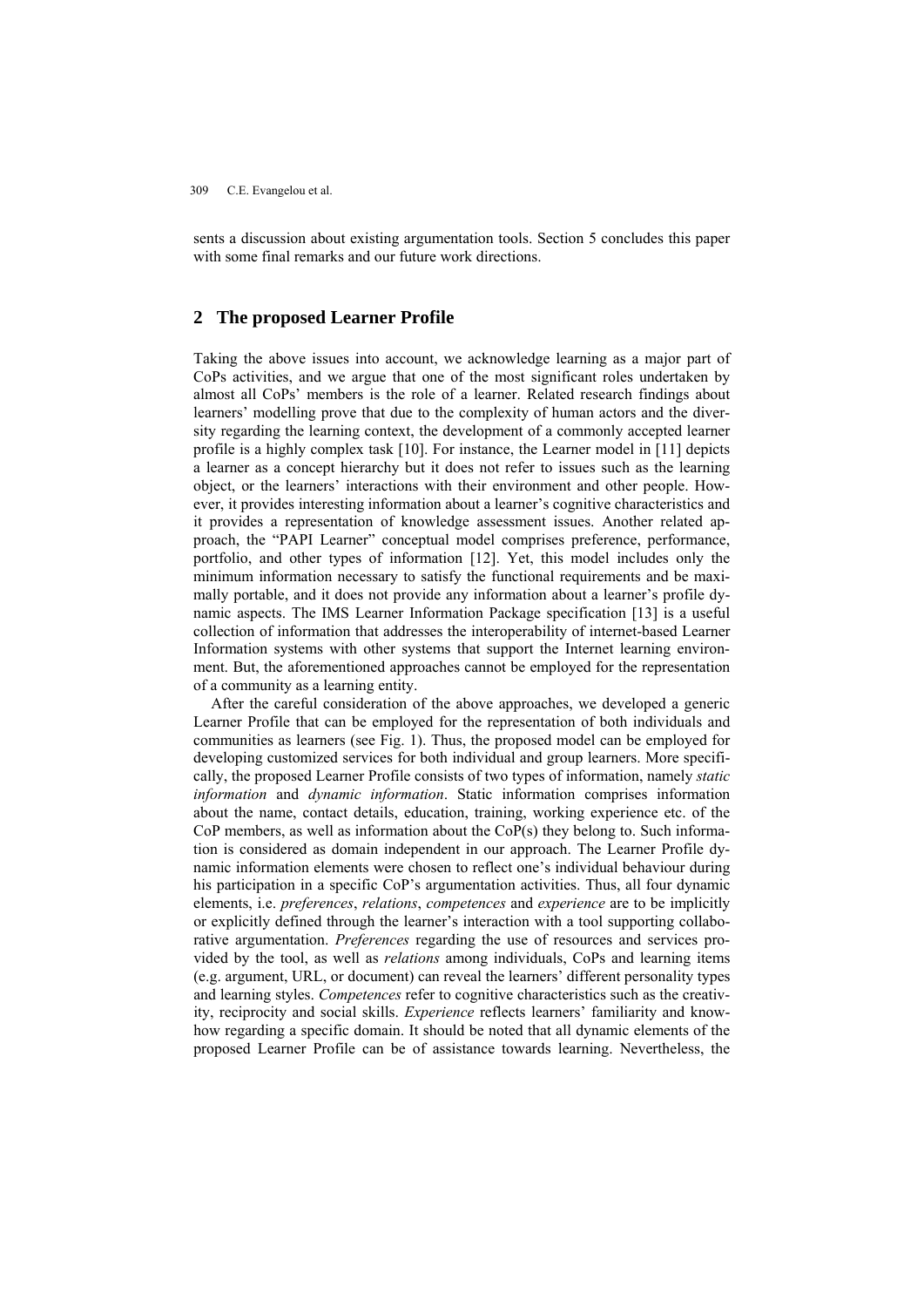| <b>Learner Profile</b>           |                            |                   |
|----------------------------------|----------------------------|-------------------|
| <b>Static</b><br>Information     | <b>Dynamic Information</b> |                   |
| Individual<br><b>Information</b> | Preferences                | <b>Relations</b>  |
| Community<br><b>Information</b>  | Competences                | <b>Experience</b> |
| Domain independent               | Domain specific            |                   |

domain of the issue under argumentation is a decisive factor. Thus, dynamic aspects of a learner's profile are treated as domain specific in our approach.

**Fig. 1.** The proposed Learner Profile

## **3 The proposed set of services**

Perceiving users as learners, in the following we present a set of services that can augment argumentation tools towards facilitating individual and community learning activities. The proposed set of services has resulted out of a thorough investigation of the related literature, including case studies that consider diverse aspects of learning within a CoP. More specifically, CoPs consider *system awareness services* as one of the most valued services for argumentation tools. This kind of services comprises a set of notification actions for the provision of helpful personalized information about system events to CoP members. Such events could be the entrance of a related learner to the system, the creation, termination or any other related action over a specific discussion and the notification about the insertion of new content into the system (arguments, documents etc.). In order to enable this personalized awareness, terms such as "related" or "interesting" that define a relation between the learner and the content should be determined by the learner himself or automatically by the system through the manipulation of some characteristics from the user profile.

*Personalized searching* is another service that can facilitate learning activities, especially for autonomous learners. During searching, a Learner's Profile can provide useful information to rank search resources according to a number of factors, such as the learner's preferences, or even his competence and experience level. In this way, the system will be able to adapt to an individual user's needs. Moreover, the information about the user's domains of interest will provide additional information with which a search can be better contextualized, thus leading to more relevant results. Furthermore, reasoning mechanisms could be employed for providing the necessary filtering features for capturing and reusing the knowledge shared in past argumentation activities.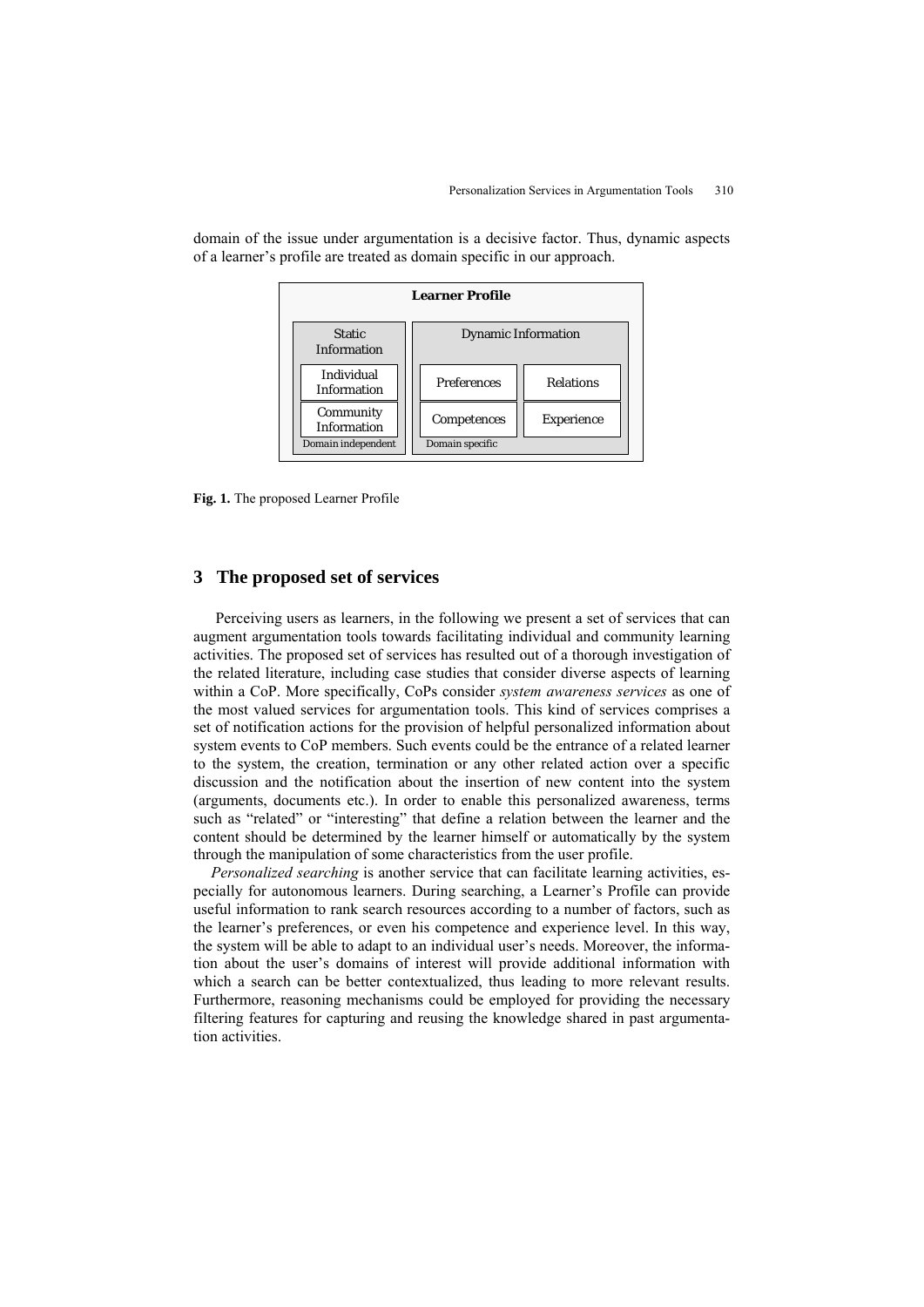#### 311 C.E. Evangelou et al.

Another issue to be carefully treated regards the representation and visualization of arguments so as to assist the participants to better organize their thoughts and present them in a more clear way to the others. *Personalized presentation* of context can provide learners with a working environment that fits to their preferred visualization style. System personalization includes alterations in colours, fonts and text effects, enabling and disabling pieces of information in the working panel, predefinition of system responses in user actions etc. In this vein, filtering and recommendation of content services can further support learning. Content that is inserted in the system should be filtered according to each learner's preferences and be recommended as interesting incoming information. For instance, some of the attached documents of posted positions that contribute to the strengthening of an argument should be suggested for view. Furthermore, a document library could recommend some documents that are related to a specific learner (e.g. experienced learner's recommendations or popular documents).

*Learner expertise and action tracking services* can also assist learning in the community. Such services enable the community members to find and communicate with their co-workers in a more knowledgeable way. Furthermore, if coinciding with a community's norms and wills, such services could also be used for the assignment of weights regarding the weight of a member's arguments. Such services could be based on the learners' level of experience (as recorded in their profiles), in addition to attributes deriving from the users' participation in the community's activities.

Finally, *privacy policies and access control services* are a critical requirement for the employment of all the above services. These should be provided in order to satisfy the learner/users' need to know what information about them is recorded, for what purposes, how long this information will be kept, and if this information is revealed to other people. Platform for Privacy Preferences Project (P3P) is a W3C approach that supports the description of privacy policies in a standardized XML-based form, which can be automatically retrieved and interpreted by the user client [14]. Furthermore, the security assurance while establishing connections between users and services, or while accessing stored information, should be taken into consideration as well. Towards this end, two major techniques are broadly used to provide denial of access to data, i.e. anonymity and encryption. Anonymity cuts the relation between the particular user and the information about him, while information encryption provides protection of the exchanged personal data.

#### **3.1 Acquisition of learner profile data**

In order to enable the operation of the abovementioned personalized services, the Learner Profile has to be populated with the appropriate data. Such data can be acquired in two ways: *explicitly* from the users' preferences, and *implicitly* based on the users' behaviour within the system. The later could be based on a rule-based event engine. In this way, a personalized argumentation tool may comprise two kinds of personalization services, those explicitly and those implicitly initiated by the user. The former, refer to service approaches that adapt to the system based on the explicitly stated characteristics or preferences of the user. The later, refer to approaches that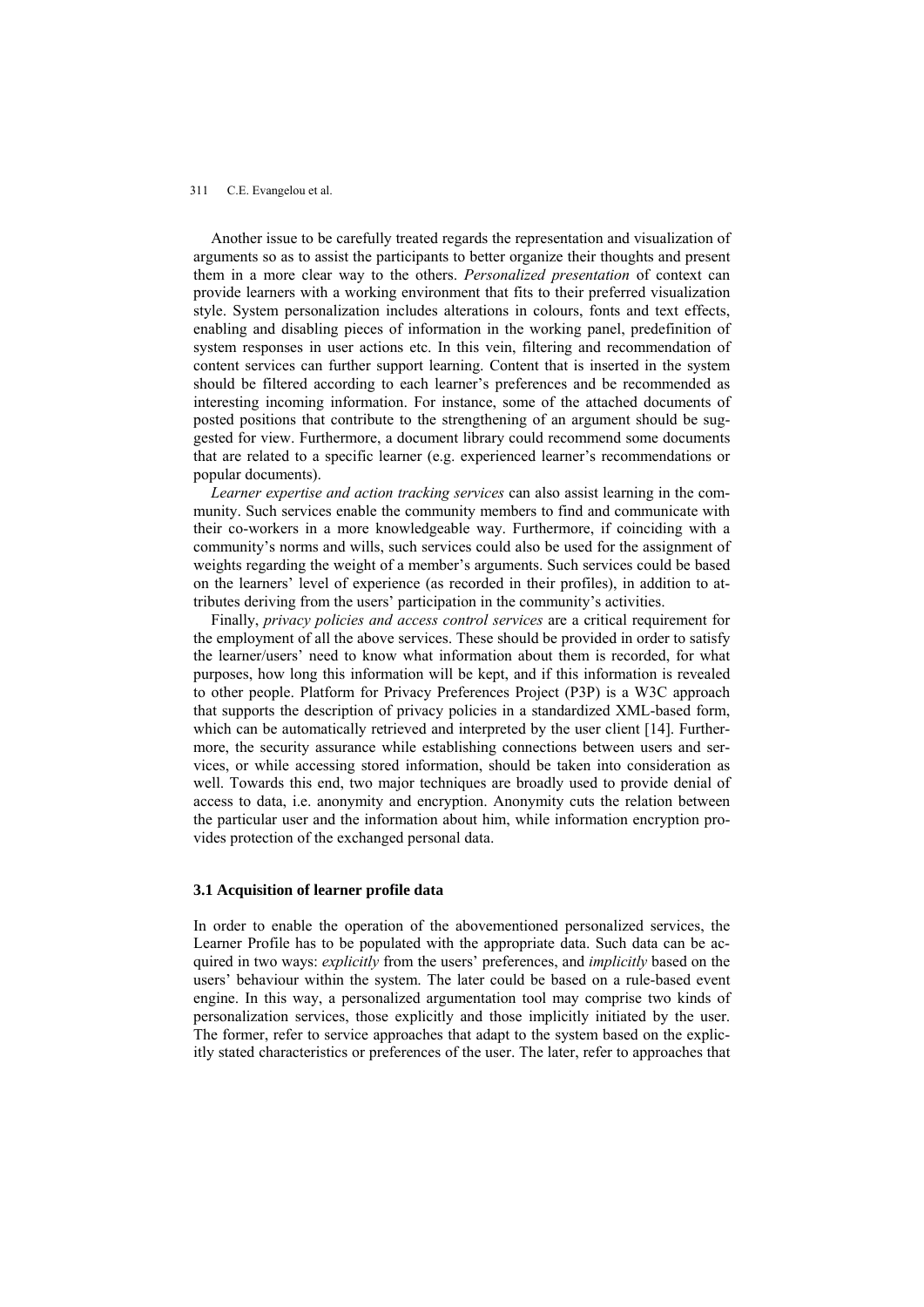implicitly adapt to the system based on the user's actions within it. Implicit personalization mechanisms are automatically triggered by the system utilizing data in the proposed Learner Profile. In the following, we briefly describe each acquisition method.

Static information of the Learner Profile is explicitly provided by the user, as a required initialization step of the registration procedure. While such information is usually provided when registering to the system, users should be able to edit this set of profile information at any time. Such explicit data acquisition constitutes a subjective way of profiling, since it depends on the statements made by the user (e.g. experience level, competences etc.). Their subjective nature may influence personalization services in an unpredictable way (e.g. suggesting to a novice user a document that requires advanced domain knowledge because the user misjudged his experience or competence level). To cope with such issues, we are currently in the process of designing methods that assess explicitly stated profile data, based on the users' behaviour. We refer to these ways as *implicit* or *behaviour-based data acquisition*.

In general, the aim of implicit or behaviour based data acquisition is to assess experience, domains, competences of an individual user based on the users behaviour, leading to a quantification of profile information which provide a more reliable information source for personalization and decision making services. Implicit data acquisition utilizes the users' actions and interactions and attempts to extract information that can permit assessing or augmenting a user profile data. Towards this aim, a rule-based engine is required that recognizes user interactions and system events, and triggers computations that modify the users' profile data.

In our approach, a rule-based approach has been chosen so as to facilitate incorporation of new rules once they are observed or modification of existing ones if they prove to be too restrictive or even harmful. More specifically, we propose the development a set of rules that deal with resource access, as access to resources are logged and a number of rules operate on the logged data to provide additional information to resources and/or user profiles. These can be based on the frequency of access and the competence and experience levels of users (e.g. a document that is frequently accessed by novice users should augment the documents metadata with elements that mirror this fact so that this document can be recommended to any novice user entering a discussion). A second set of rules observing discussion contribution could control how user behaviour in the context of discussions will affect the users' competence and experience (e.g. users that actively and frequently participate can be assigned with a high experience level). Another useful indicator associated to the proposed learner profile is the reasoning about how a competence level of a particular user changes in time. This may provide useful insights about the learning capabilities of the particular user and the usefulness of the system.

#### **3.2 Implementation issues**

According to current trends in developing web-based tools, for reasons such as the reusability of components and agility of services, our approach builds on top of a service oriented environment. In order to exploit advantages enabled by the Service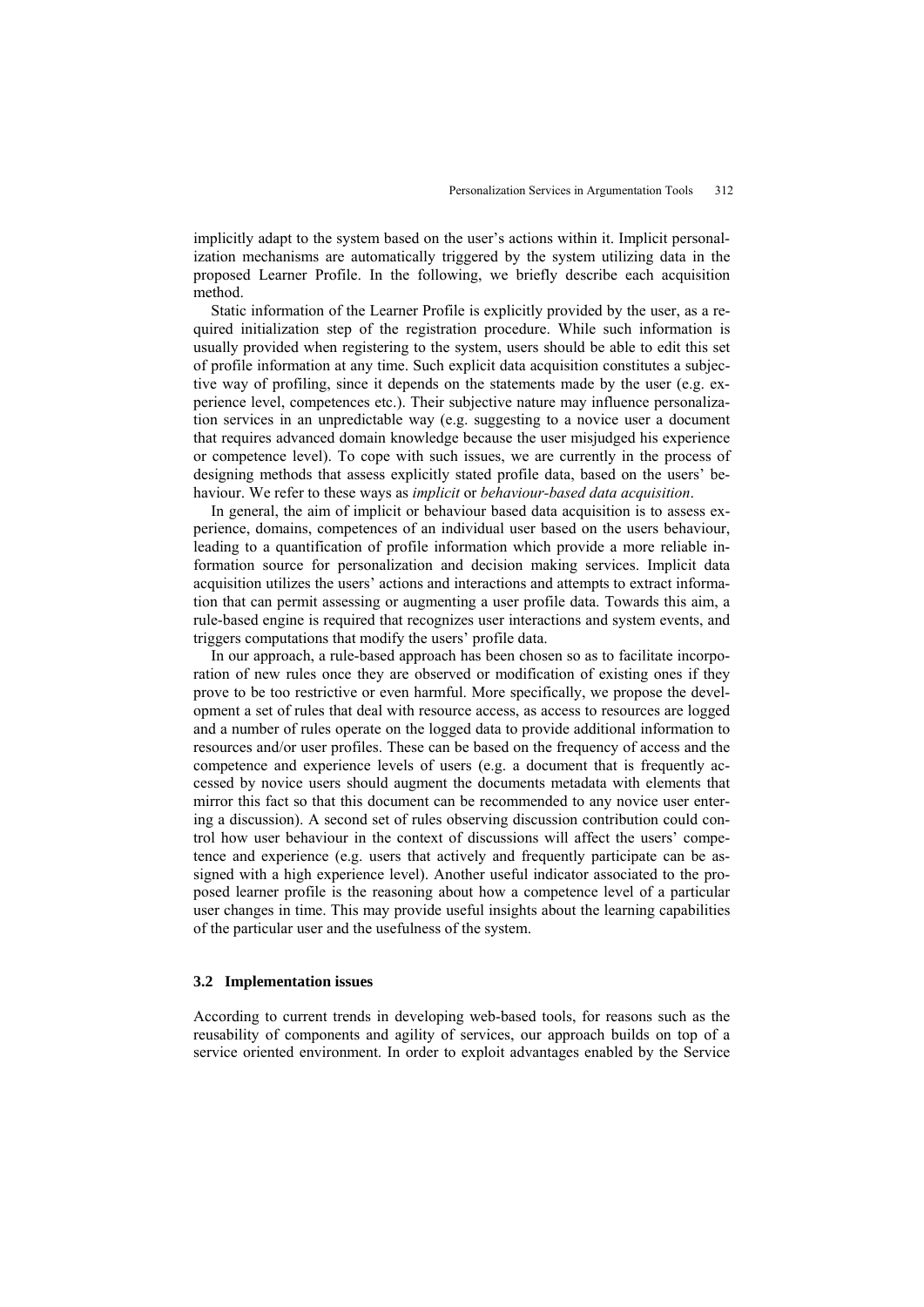#### 313 C.E. Evangelou et al.

Oriented Architecture (SOA) design paradigm, the proposed set of services should be based on web service architecture so as to enable the reusability of the implemented modules, as well as the integration or the interoperation with other services (from external systems).

Considering the above, an overall design for the enhancement of existing argumentation tools with personalized functionality towards learning is depicted in Fig. 2. In this approach, we sketch a generic architecture design in which a Learner Profile Service is the basis for the storage and the provision of each learner's characteristics to a set of proposed services that contribute to the system's personalization. Considering the set of proposed services as non-exhaustive, this "architecture" is open for the addition of new personalized services (see Fig. 2, block "New Service") and can use the Simple Object Access Protocol (SOAP) for both internal and external communication, following the web services standards.



**Fig. 2.** The proposed services

## **4 Discussion**

A major category of tools supporting argumentative collaboration provides the means for discussion structuring and user administration. *gIbis* [15], for instance, is a hypertext groupware tool that allows its users to create issues, make positions on these issues, and make arguments pro and contra these. *Sibyl* [16] a tool for managing group decision rationale. *QuestMap* [17] resembles to a "whiteboard" where all messages, documents and reference material for a project and their relationships are graphically displayed during meetings. *Compendium* [18] is a graphical hypertext system which can be used to gather a semantic group memory when used in a meeting scenario. *Araucaria* [19] provides an interface for the decomposition of text into argumentation premises and conclusions via a diagramming process. The *Rea-*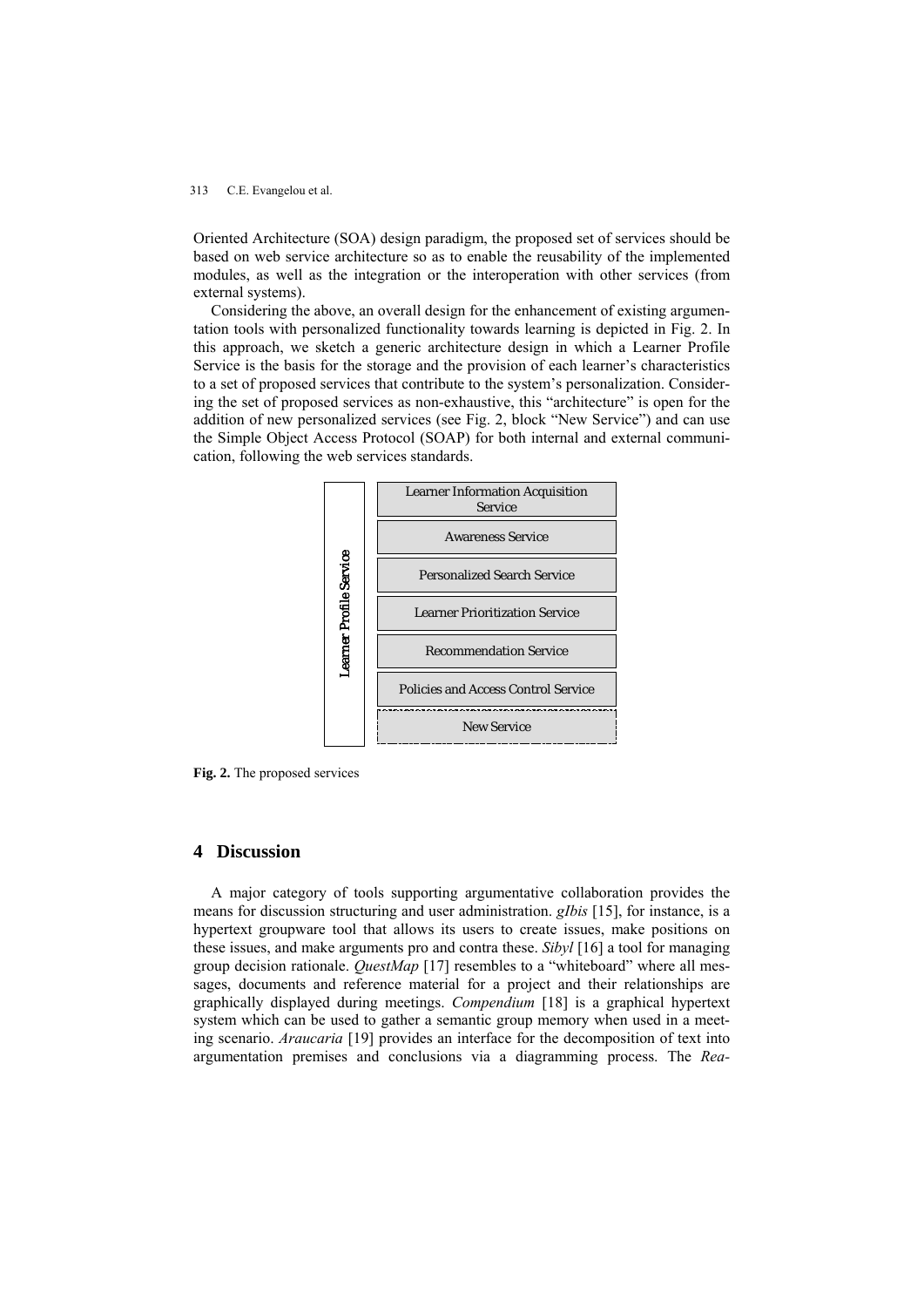*son!Able* [20] argumentation tool provides a well structured and user-friendly environment for reasoning. Another educational software providing assistance in the creation and sharing of visual images of ideas is *MindDraw* (see http://info.cwru.edu/minddraw/), a thinker's tool that is useful for students and learners of all ages, from primary school through graduate training and professional practice.

The systems described above may be regarded as the most representative of a larger collection of argumentation systems. Nevertheless, a new generation of argumentation tools towards learning has emerged. For instance, in *Dialab* [21] is a logic game, aiming at assisting the development of the players' logic competency. The *Multiple Object Oriented* (MOO) [22] system is a synchronous, text-based environment where collaboration is established through the use of virtual spaces. Learning activities are modelled as problems to be solved through the scheduling of a virtual conference room. The *Collaborative Text Processing* (CTP) [23] system is a synchronous network-based word processor application. Activities take place through pairs of students that collaborate in this environment. An assignment which is given to the students ("task") and supporting information ("argument") are supplementary concepts that co-exist in the main word processor window. *CLARE* [24] is an asynchronous network tool aiming at supporting the task of collaborative knowledge construction. This task comprises two phases: *exploration*, which takes place individually and information is gathered to a common repository, and *consolidation* which takes place through evaluation, comparison and summarization of the information gathered. Finally, *Belvedere* [25] is a synchronous web-based learning tool designed for supporting learning activities. Belvedere provides an environment for constructing argumentation diagrams between individuals or groups of students. A special representation is used to declare the uncertainty level of the arguments submitted, whereas communication among partners is supported through chatting.

As derives from the above, existing tools facilitating argumentation primarily provide either visualization or collaboration functionalities, as they mainly focus on the expression and visualization of arguments. Argumentation tools developed for education support focus on the subject to be taught, not the learner. Existing approaches perceive users as static entities of the problem analysis, and even though they are efficient in terms of structuring a discussion based in argumentation, they do not provide personalized support, nor do they focus on collaborative learning activities taking place in such contexts.

# **5 Conclusion**

In this paper we presented a set of services enhancing argumentation tools based on a generic Learner Profile. Our approach concerns an alternative form of on-line learning with different forms of interaction, and a new way of promoting community building. Its purpose is to aid researchers and developers in the development of *personalized argumentation systems*, i.e. tools that adapt their structure and services to the individual user's characteristics and argumentation behaviour. Our main goal being to support individual and community learning, the proposed set of services is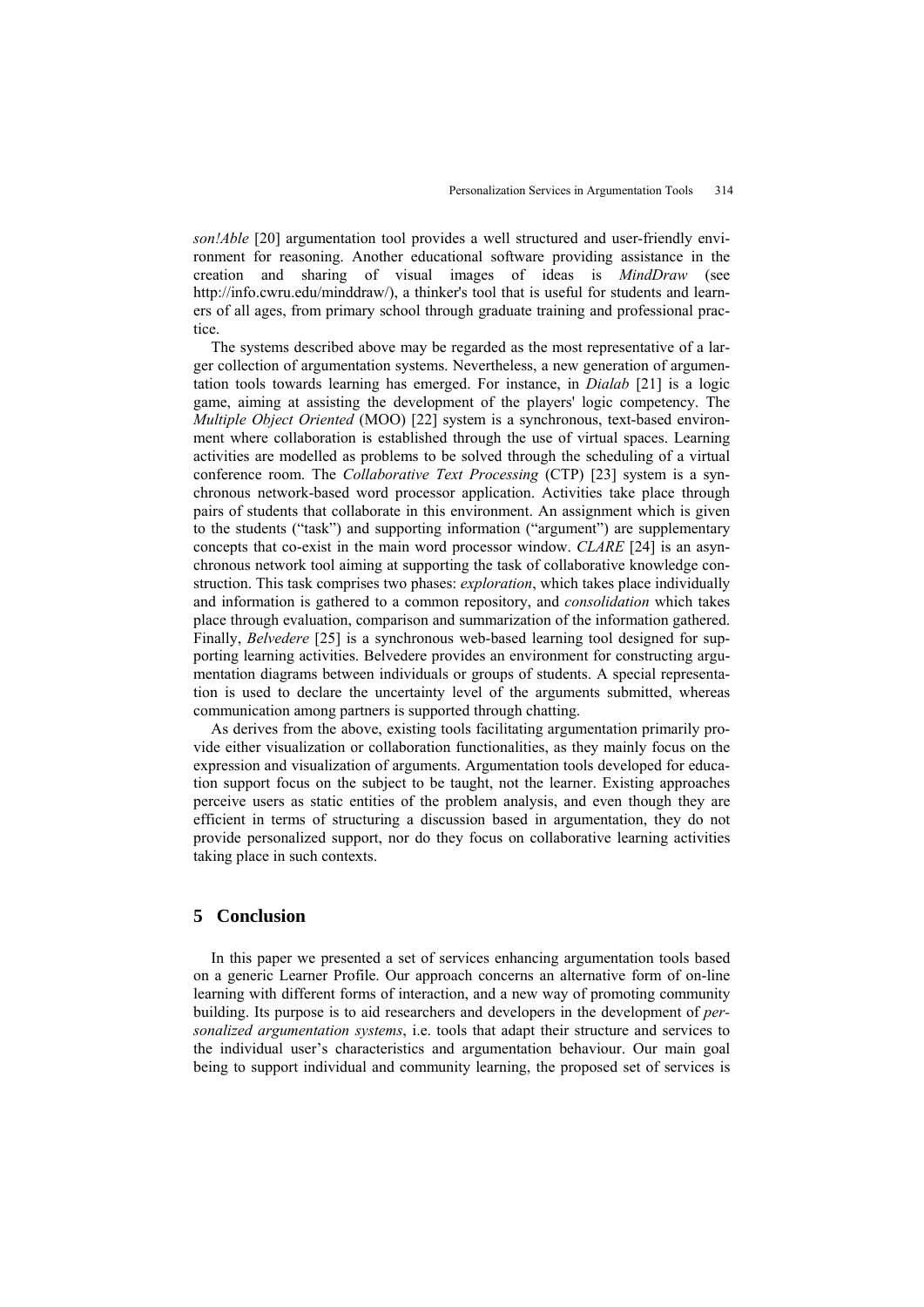315 C.E. Evangelou et al.

based on personalized features and functionalities. We argue that it can further support learning, as well as the achievement of learning objectives, as it can assist CoP members in the development of learning skills such as the interaction with other actors, growth of their autonomy and self-direction. Nevertheless, in order to be creatively adapted in CoPs' everyday practices, the proposed services must fit into the specific culture, norms and incentive schemes of the community. Our future work directions concern the appropriate handling of these issues as well as the full development of the set of personalization services and its evaluation in diverse CoPs.

#### **Acknowledgements**

Research carried out in the context of this paper has been partially funded by the EU PALETTE (Pedagogically Sustained Adaptive Learning through the Exploitation of Tacit and Explicit Knowledge) Integrated Project (IST FP6-2004, Contract Number 028038).

#### **References**

- [1] Quan-Haase, A. (2005). Trends in Online Learning Communities. SIGGROUP Bulletin, Vol. 25, No 1, pp. 1-6.
- [2] Wenger, E. (1998). Communities of practice: Learning, meaning and identity. Cambridge University Press.
- [3] Wenger, E. and Snyder, W. (2000). Communities of practice: The organizational frontier. Harvard Business Review, Vol. 78, pp. 139-145.
- [4] Hoadley, C.M. and Kilner, P,G. (2005). Using Technology to Transform Communities of Practice into Knowledge-Building Communities. SIGGROUP Bulletin Vol.25, No 1, 31
- [5] Resnick, L.B. (1987). Education and learning to think. Washington, DC: National Academy Press.
- [6] Veerman, A.L. and Andriessen, J.E. (1997). Academic learning and writing through the use of educational technology. Paper presented at the conference on Learning & Teaching Argumentation, Middlesex, London.
- [7] Veerman, A.L., Andriessen, J.E. and Kanselaar, G. (1998). Learning through Computer-Mediated Collaborative Argumentation. Available on-line: http://eduweb.fsw.ruu.nl/arja/PhD2.html
- [8] Gray, B.(2004). Informal Learning in an Online Community of Practice. Journal of Distance Education, Vol. 19, No 1, pp. 20-35.
- [9] Moor, A. and Aakhus, M. (2006). Argumentation support: from technologies to tools. Commun. ACM Vol. 49, No 3 (Mar. 2006), pp. 93-98.
- [10] Dolog, P. and Schäfer, M. (2005). Learner Modeling on the Semantic Web?. Workshop on Personalisation on the Semantic Web PerSWeb05, July 24-30, Edinburgh, UK.